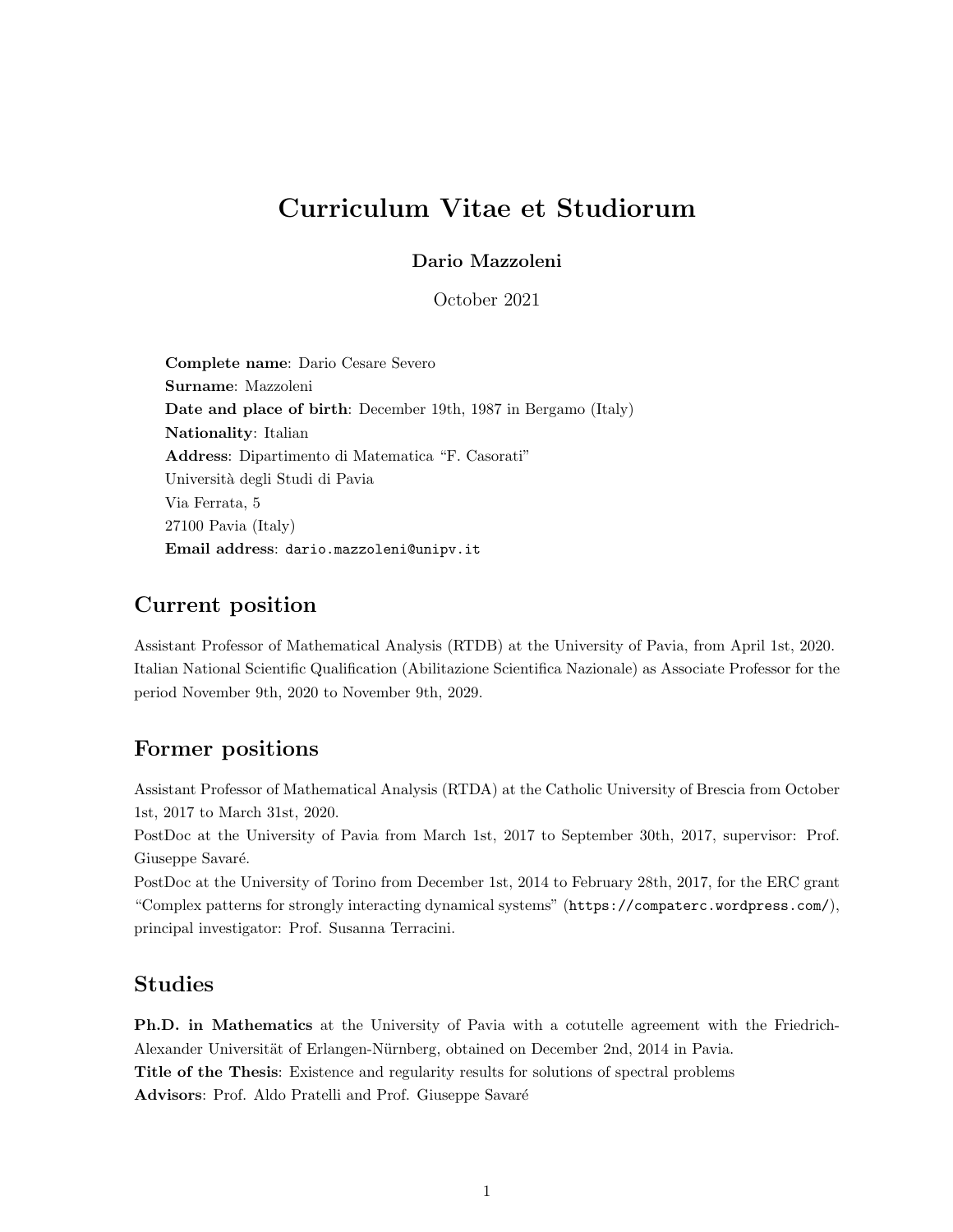#### Members of the Committee:

President: Prof. Giuseppe Buttazzo (University of Pisa) Prof. Aldo Pratelli (University of Erlangen) Prof. Giuseppe Savaré (University of Pavia) Prof. Frank Duzaar (University of Erlangen)

#### Referees:

Prof. Dorin Bucur (University of Savoy) Prof. Giuseppe Buttazzo (University of Pisa) Prof. Aldo Pratelli (University of Erlangen)

#### Previous studies

- Diploma of the IUSS (Institute of advanced studies of Pavia, www.iusspavia.it) obtained on January 31st, 2012 with mark: Excellent. Title of the thesis: Minimizing movements and spatial discretization for functionals with free discontinuities, advisor: Prof. Enrico Vitali, co-advisor: Prof. Franco Brezzi.
- Laurea Magistrale (Master's degree) in Mathematics, achieved on July 12th, 2011 at University of Pavia with grade 110/110 cum laude. Title of the Thesis: Extremum problems, quantitative estimates and connectedness of optimal sets for spectral inequalities, advisor: Prof. Aldo Pratelli.
- Fellow of Almo Collegio Borromeo (Pavia, www.collegioborromeo.it) during the years 2006-2011.
- Laurea Triennale (Bachelor's degree) in Mathematics, achieved on September 22nd, 2009 at University of Pavia with grade 110/110 cum laude. Title of the Thesis: *Stime del gradiente nei* problemi con discontinuità libera [Gradient bounds in free-discontinuity problems], advisor: Prof. Enrico Vitali.
- High school degree (scientific oriented) achieved in July 2006 at Liceo Scientifico "Filippo Lussana" of Bergamo (Italy), with grade 100/100.

# Prizes and awards

- The paper (M1) in collaboration with Aldo Pratelli was awarded as a **Highly cited research** by the editors of J. Math. Pures Appl.
- Prize "Proff. Silvio Cinquini e Maria Cinquini Cibrario" for the best master's degree thesis in Mathematics at the University of Pavia in the period from 01.09.2010 to 31.08.2012.
- Best student award from the Faculty of Mathematics, Physics and Natural Sciences of the University of Pavia for the academic year 2010/11.
- IUSS study prize in the years 2006/07, 2007/08, 2008/09, 2009/10, 2010/11.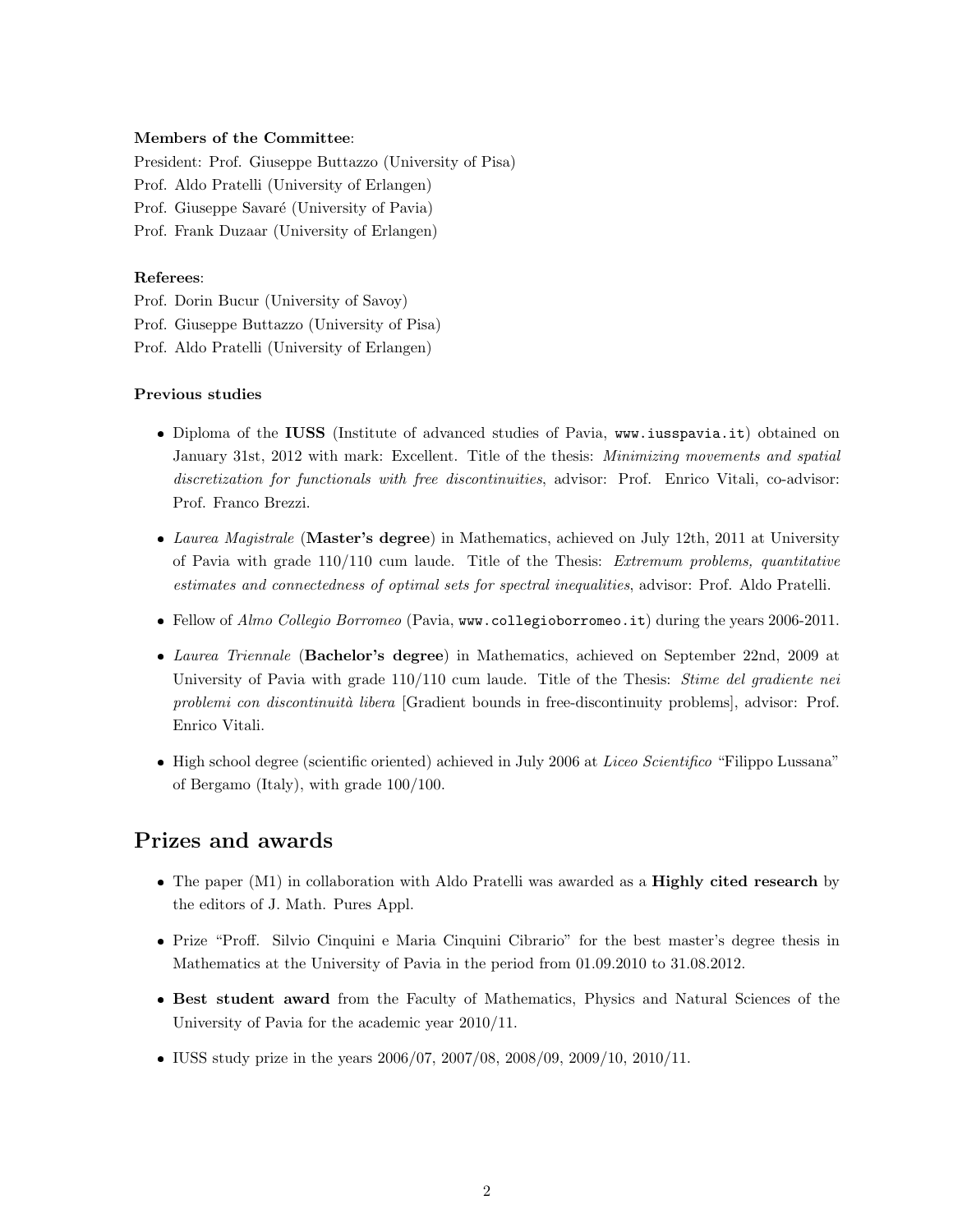### Coordination of research projects

1. Principal investigator of the INdAM-GNAMPA project "Ottimizzazione spettrale non lineare (nonlinear spectral optimization)", March 2019-February 2020.

## Editorial activity

1. Guest Editor with Benedetta Pellacci of the special issue "Calculus of Variations and Nonlinear Analysis: Advances and Applications" of Mathematics in Engineering, AIMS press.

### Other scientific activities

- 1. Referee for "JEMS", "Calc. Var. & PDEs", "Journal of Functional Analysis", "Nonlinear Analysis", "Advances in Nonlinear Analysis", "Bullettin of the London Mathematical Society", "Nonlinearity", "Mathematics in Engineering", "Math. Control Relat. Fields", "Math. Nach.","Rendiconti Circolo Matematico Palermo", "Mathematics", "Rend. Sem. Mat. Univ. Politec. Torino". Reviewer for MathSciNet since February 2016.
- 2. "Qualification aux fonctions de maître de conférences" for teaching in French Universities in the section of Mathematics (25) and Applied Mathematics (26) for the periods 2015-2019 and 2020-2024.
- 3. Since January 2015, member of the research group GNAMPA of INDAM (group of calculus of variations in the italian institute of high mathematics). Moreover I was a member of the project OptiFrac, p.i. Giovanni Franzina, March 2016–February 2017, of the project Variational methods for nonlocal problems, p.i. Eleonora Cinti, March 2017– May 2017 and of the project Geometric and spectral optimization, p.i. Davide Zucco, March 2018 – February 2019.
- 4. Member of the Admission Committee of IUSS (Institute of Advanced Studies of Pavia) for the admission to the first year students in the academic year 2020/21.
- 5. Member of the examination committe for a Postdoc in Mathematical Analysis at the University of Pavia in 2021.
- 6. Member of the examination committe for the "Prof. Luigi Berzolari" study prize 2021.

### Talks

- 1. "XXII Convegno nazionale di Calcolo delle Variazioni" (Levico Terme, February 5-10, 2012): Existence of minimizers for spectral problems in  $\mathbb{R}^N$ .
- 2. "Workshop on Calculus of Variation and Partial Differential Equations" (Erlangen, November 9th, 2012): Existence of minimizers for spectral problems in  $\mathbb{R}^N$ .
- 3. Workshop "New trends in shape optimization" (Erlangen, September 23-27, 2013): Existence and regularity for spectral problems.
- 4. "XXIV Convegno nazionale di Calcolo delle Variazioni" (Levico Terme, January 27-31, 2014): A regularity result for spectral problems.
- 5. "School on free discontinuity problems" (Pisa, July 7-11, 2014): A regularity result for spectral problems.
- 6. Chamb´ery, September 12th, 2014, Seminar at the LAMA, invited by Dorin Bucur: A regularity result for spectral problems.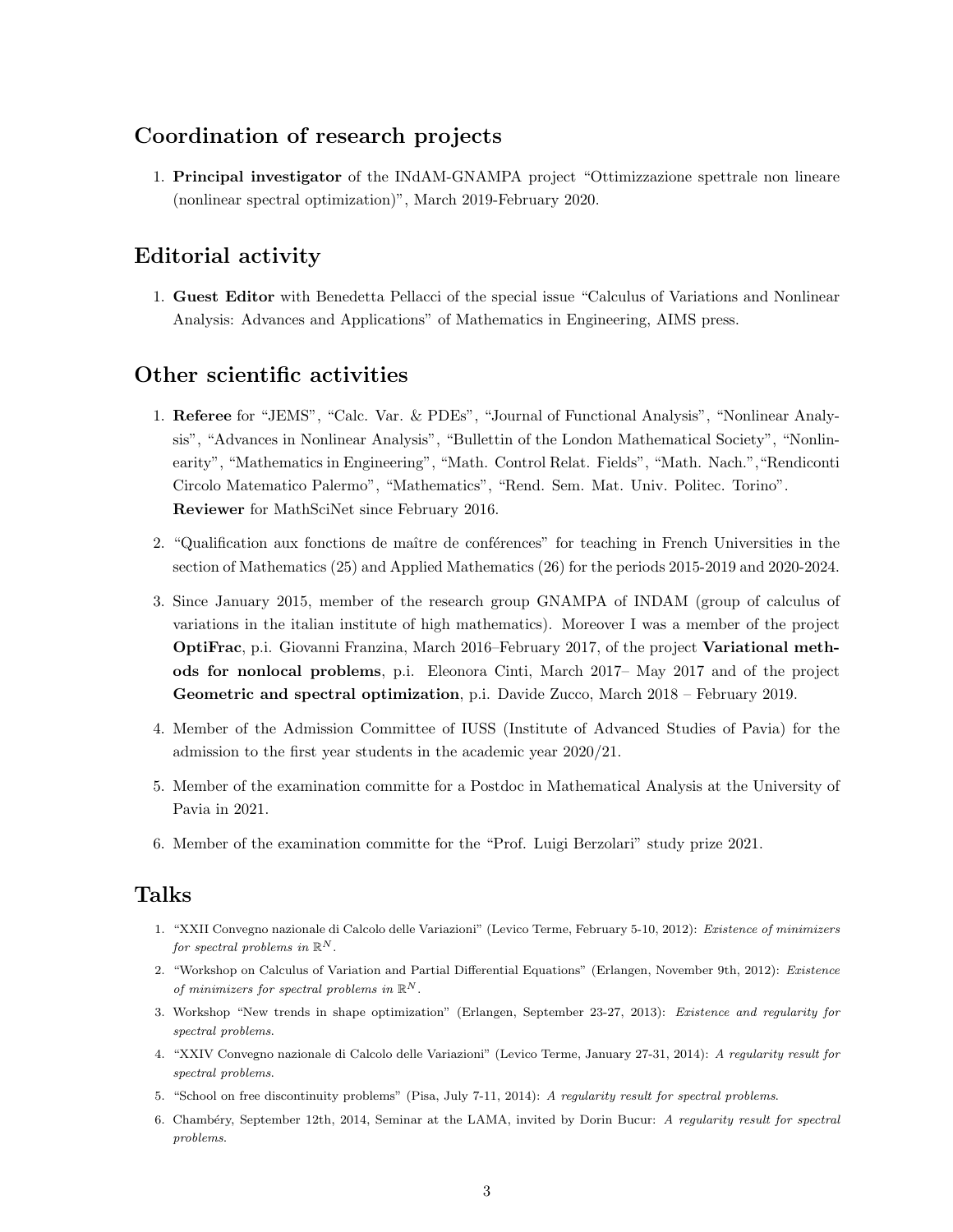- 7. Berlin, March 6th, 2015, Seminar at WIAS, invited by Enrico Valdinoci: Existence, regularity and surgery results for solutions of spectral problems.
- 8. Lyon, April 7th, 2015, Seminar at the Université Lyon 1, invited by Louis Dupaigne: Surgery and regularity results for spectral problems.
- 9. "Lions-Magenes days" (Pavia, April 13-14, 2015): A surgery result for the spectrum of the Dirichlet Laplacian.
- 10. Workshop "Shape optimization and spectral geometry" (Edinburgh, June 29th- July 3rd, 2015): A surgery result for the spectrum of the Dirichlet Laplacian.
- 11. XX Congresso U.M.I. (Siena, September 7-12th, 2015): Surgery results for spectral problems.
- 12. Workshop "Calculus of variations and PDEs" (Chambéry, September 24-25th, 2015): Geometric properties of optimal sets for some spectral optimization problems.
- 13. Trieste, January 12th, 2016, Seminar at the SISSA, invited by Davide Zucco: Surgery results for spectral problems.
- 14. Workshop "Analytical and Geometric properties of solutions of PDEs" (Napoli, January 25-27th, 2016): Geometric properties of optimal sets for some spectral optimization problems.
- 15. Marseille, March 31st, 2016, Seminar at the FRUMAM Université Aix-Marseille, invited by Enea Parini: Existence et régularité pour des problems spectraux.
- 16. Workshop "Geometric aspects of PDE's and functional inequalities" (Cortona, April 28-30th, 2016): Geometric properties of optimal sets for some spectral optimization problems.
- 17. Workshop "Bruxelles-Torino talks in PDE's" (Torino, May 2-5th, 2016): Geometric properties of optimal sets for some spectral optimization problems.
- 18. Workshop "Geometric and analytic inequalities" (BIRS, Banff–Canada, July 10-15th, 2016): Regularity of optimal sets for spectral functionals.
- 19. Workshop "GMT, shape optimisation and free boundaries" (SISSA Trieste, October 25th-28th, 2016): Regularity of the optimal sets for some spectral functionals.
- 20. Workshop "Shape Optimization and Isoperimetric and Functional Inequalities" (CIRM Marseille, November 21st-25th, 2016): Regularity of the optimal sets for spectral functionals. Part II, some generalizations.
- 21. Brescia, December 7th, 2016, Seminar at the Department of Maths and Physics of Università Cattolica, invited by Marco Squassina: Regularity of the optimal sets for spectral functionals.
- 22. Bruxelles, February 14th, 2017, Seminar at the Departément de Mathématique of ULB, invited by Denis Bonheure: Regularity of the optimal sets for spectral functionals.
- 23. Workshop "Brescia-Trento nonlinear days" (Trento, May 26th, 2017): Regularity of the optimal sets for some (also nonlinear) spectral functionals.
- 24. Workshop " VII PDEs, optimal design and numerics" (Benasque, August 20th-September 1st, 2017): Some estimates for the higher eigenvalues of sets close to the ball.
- 25. Rome, November 16th, 2017, Seminar at the Dipartimento di Matematica G. Castelnuovo of Sapienza University of Rome, invited by Benedetta Pellacci: Gradient flows for eigenvalues of potentials.
- 26. Workshop "Intensive week of PDE's at Spa" (Spa, December 11–15th 2017): Some estimates for the higher eigenvalues of sets close to the ball.
- 27. Workshop "Young PDE@Rome" (Rome, February 19–22nd, 2018): Gradient flows for eigenvalues of potentials.
- 28. Workshop "Recent advances in Calculus of Variations and PDEs" (Parma, March 15th, 2018): Regularity of the free boundary for a vector-valued Bernoulli problem with no sign assumptions.
- 29. Workshop "Topics in Nonlinear Analysis: Calculus of Variations and PDEs" (Lisbon, October 10-12th, 2018): Regularity of the free boundary for a vector-valued Bernoulli problem.
- 30. Workshop "Variational approaches in PDE's" (Rome Tor Vergata, March 13-14th 2019): Asymptotic spherical shapes in some spectral optimization problems.
- 31. "Intensive week of PDE's at Cogne" (Cogne (Aosta), June 3-7th 2019): Asymptotic spherical shapes in spectral optimization problems.
- 32. "Rencontre ANR SHAPO" (Montpellier (France), June 12-14th 2019): Asymptotic spherical shapes in spectral optimization problems.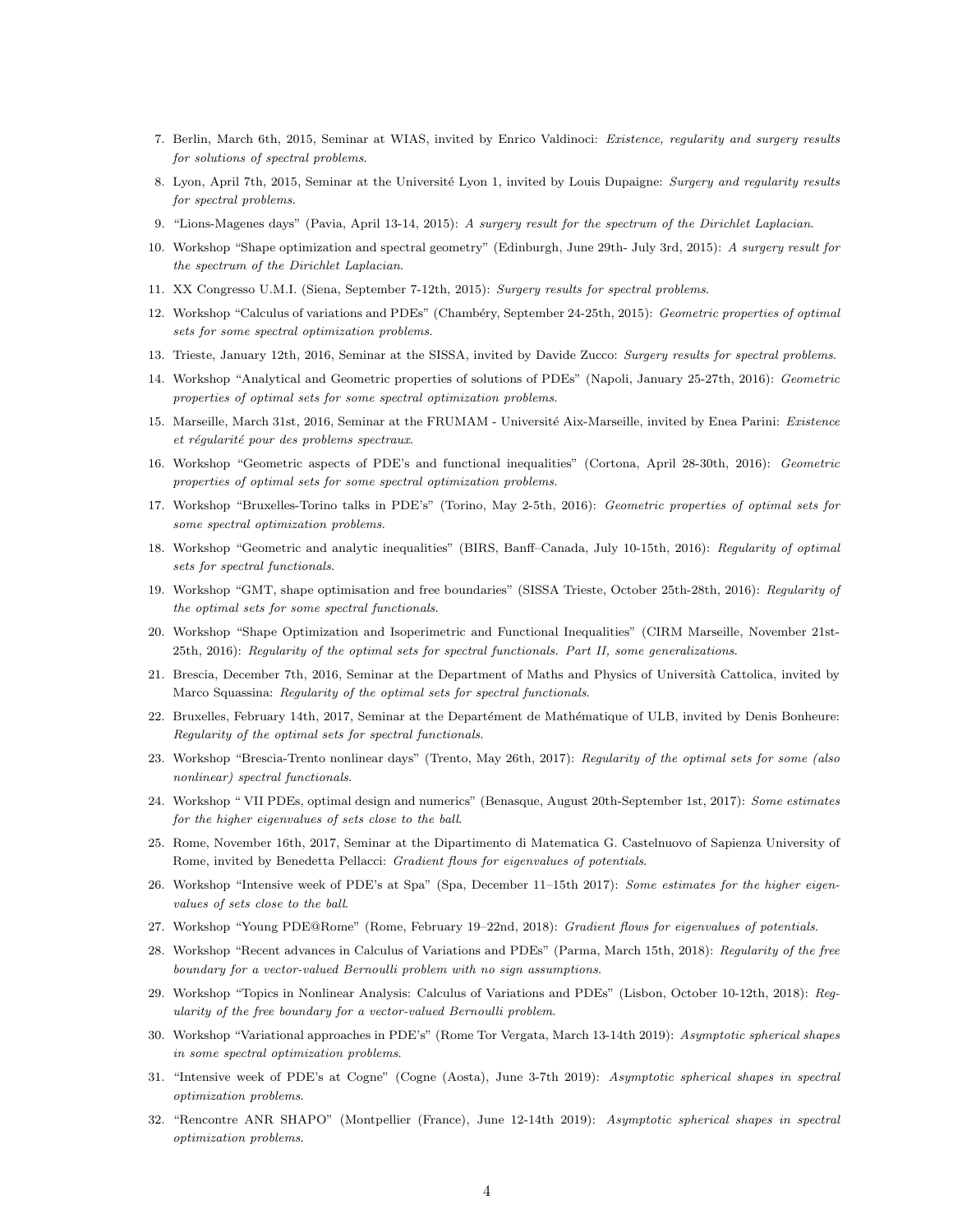- 33. "XXI Congresso U.M.I." (Pavia (Italy), September 2nd-7th 2019): Asymptotic spherical shapes in some spectral optimization problems
- 34. "Dynamics, Equations and Applications" (Kraków (Poland), September 16-20th 2019): Asymptotic spherical shapes in some spectral optimization problems
- 35. "Shape optimization and isoperimetric and functional inequalities" (Levico Terme (Italy), September 23-27th 2019): Optimization of the higher eigenvalues of the p-Laplacian
- 36. Bruno Pini Seminar, University of Bologna, invited by Elenora Cinti (October 23rd, 2019): Optimization of the higher eigenvalues of the p-Laplacian
- 37. "PDE's Session in Bicocca" (Milano (Italy), November 11th 2019): Asymptotic spherical shapes in some spectral optimization problems
- 38. Napoli, 20th November 2019, Talk at Dipartimento di Matematica e Applicazioni R. Caccioppoli, invited by Bozhidar Velichkov: Optimization of the higher eigenvalues of the p-Laplacian
- 39. "Calculus of Variations and Free Boundary Problems III" (Napoli (Italy), 21st-22nd November 2019): On principal frequencies, volume and inradius in convex sets
- 40. Milano, 11th December 2019, Talk at Dipartimento di Matematica F. Enriques, UniMi, invited by Giulio Ciraolo: Optimization of the higher eigenvalues of the p-Laplacian
- 41. Online Workshop "Journées SHAPO" (26-27th November 2020): A spectral shape optimization problem with a nonlocal competing term
- 42. Online Cardiff Analysis & PDE Seminar (8th February 2021): A spectral shape optimization problem with a nonlocal competing term
- 43. Online Lisbon WADE Seminar (4th March 2021): Regularity of the optimal sets for the second Dirichlet eigenvalue
- 44. Online PDE Afternoon Vienna (14th April 2021): An introduction to spectral shape optimization
- 45. Workshop "Regularity Theory for Free Boundary and Geometric Variational Problems" (Levico Terme (Italy), 6-10th September 2021): A spectral shape optimization problem with a nonlocal competing term

### Schools and workshops attended (without giving a talk)

- ERC Summer School on Calculus of Variation, Continuum Mechanics and Quantitative inequalities in Ischia, 5-10 June 2011. Organizers: A. Pratelli and F. Maggi.
- Workshop in memory of Enrico Magenes Analysis and Numerics of Partial Differential Equations in Pavia, 2-4 November 2011.
- Workshop Variational Methods for Evolution at MFO (Mathematisches Forschungsinstitut Oberwolfach), 5-9 December 2011. [Organizers: A. Mielke, F. Otto, G. Savaré, U. Stefanelli]
- Workshop Trends in Mathematical Analysis in Milan-Politecnico, 1-3 March 2012.
- Workshop Shape optimization and spectral problems at CIRM (Marseille), 28 May-1 June 2012. [Organizers: D. Bucur, G. Buttazzo, A. Henrot, M. Pierre]
- School on Shape optimization at Centro De Giorgi (Pisa), 4-8 June 2012. [Courses held by D. Bucur, B. Kawohl, M. Pierre]
- Workshops Geometric inequalities in Calculus of Variation and New trends in Shape Optimization at Centro De Giorgi (Pisa) 9-20 July 2012. [Organizers: N. Fusco & A. Pratelli, A. Henrot]
- XXIII Convegno nazionale di Calcolo delle Variazioni, Levico Terme, 4-8 February, 2013.
- Seventh summer school in analysis and applied mathematics, Rome, 17-21 June, 2013. [Courses held by F. Otto, G. Savaré & L. Truskinowsky]
- Workshop Variational views in mechanics and materials, Pavia, 24-26 June, 2013. [Organizers:G. Dal Maso et al.]
- Vector-valued partial differential equations and applications, Cetrato (CS), 8-12 July, 2013. [Courses held by: B. Dacorogna, N. Fusco, S. Müller & V. Sverak]
- ERC school "Geometric functional inequalities and shape optimization", Napoli, 9-13 September 2013. [Courses held by: D. Bucur, F. Maggi & M. Morini]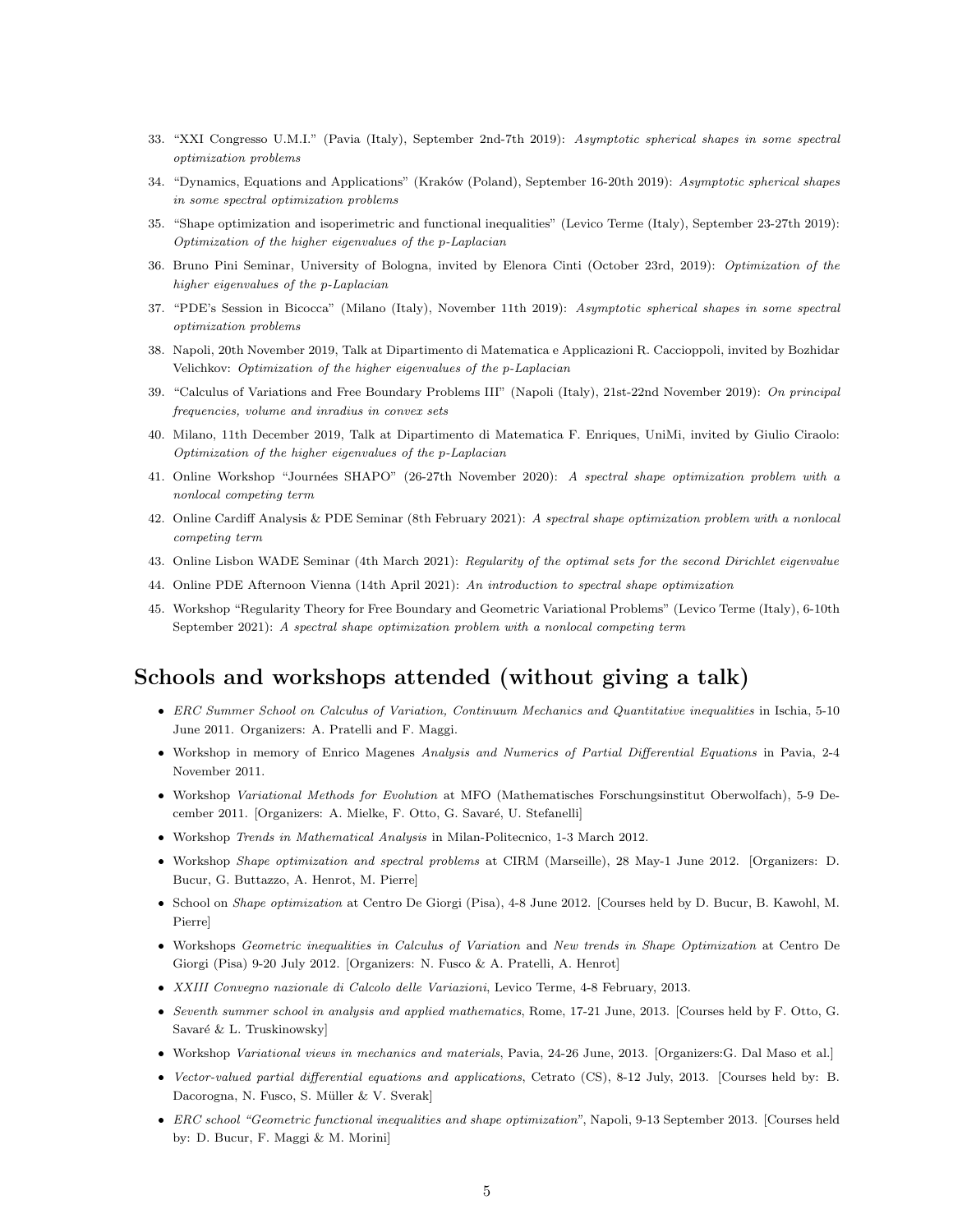- Workshop "Calculus of Variations and Optimization. A conference to celebrate the 60th birthday of Giuseppe Buttazzo", Pisa, 21-23 May 2014. [Organizers: L. Brasco, A. Briani, G. Dal Maso, L. De Pascale, I. Fragalà, F. Santambrogio, P. Trebeschi]
- Workshop Isoperimetric problems between analysis and geometry, Pisa, 16-20 June 2014. [Organizers: G. De Philippis, A. Pratelli, F. Morgan]
- Workshop Complex Patterns in nonlinear phenomena, Torino, 26-30 January 2015.
- XXV Convegno nazionale di Calcolo delle Variazioni, Levico Terme, 2-6 February, 2015.
- Winter school/workshop Spectral theory and shape optimization problems for elliptic PDEs, Milano, 9-13 February 2015.
- Summer school Geometric measure theory and calculus of variations, Grenoble, June 22-26, 2015
- Workshop "Calculus of variations and PDEs" (Chambéry, September 24-25th, 2015).
- XXVI Convegno nazionale di Calcolo delle Variazioni, Levico Terme, January 18th-22nd, 2016.
- Pde's at the Gran Paradis, Cogne, June 20th-24th, 2016.
- A mathematical tribute to Ennio de Giorgi, Pisa, September 19th-23rd, 2016.
- Roma Caput PDE, Roma, January 23rd-26th, 2017.
- XXVI Convegno nazionale di Calcolo delle Variazioni, Levico Terme, February 6th-10th, 2017.
- Geometry of PDE's and related problems, CIME school, Cetraro, June 19th-23rd, 2017.
- XXVII Convegno nazionale di Calcolo delle Variazioni, Levico Terme, February 12th-15th, 2018.
- Nonlinear days in New York, New York, April 25-28th, 2018.
- Nonlinear analysis and PDEs in Caserta, Caserta, September 10-14th, 2018.
- Alessio Figalli, Fields medallist, Pisa, January 14-17th, 2019.
- XXIX Convegno nazionale di Calcolo delle Variazioni, Levico Terme, February 4-8th, 2019.
- EMS Summer school on PDE's from theory to applications, Milano, July 1st-5th, 2019.
- XI Workshop in nonlinear differential equations, Varese July 29th, August 2nd, 2019.
- XXX Convegno nazionale di Calcolo delle Variazioni, Levico Terme, February 3-7th, 2020.

### Organization

- 1. Local organizer of the Workshop "New trends in shape optimization", held in Erlangen on September 23-27, 2013.
- 2. Organizer of the Workshop "Brescia-Trento Nonlinear Day, second edition", held in Brescia on May 25th, 2018.
- 3. Organizer of the Workshop "Brescia-Trento Nonlinear Day, third edition", held in Trento on May 31st, 2019.
- 4. Organizer of the "Brescia Winter School on Reaction Diffusion PDE's and Optimization", held in Brescia on 13-15th January 2020.

#### Teaching

#### At the University of Pavia (2009-2012)

1. Tutor for the course of Mathematics for first year students in Chemistry in the years 2009/10 and 2010/11. Lecturer: Prof. Enrico Vitali.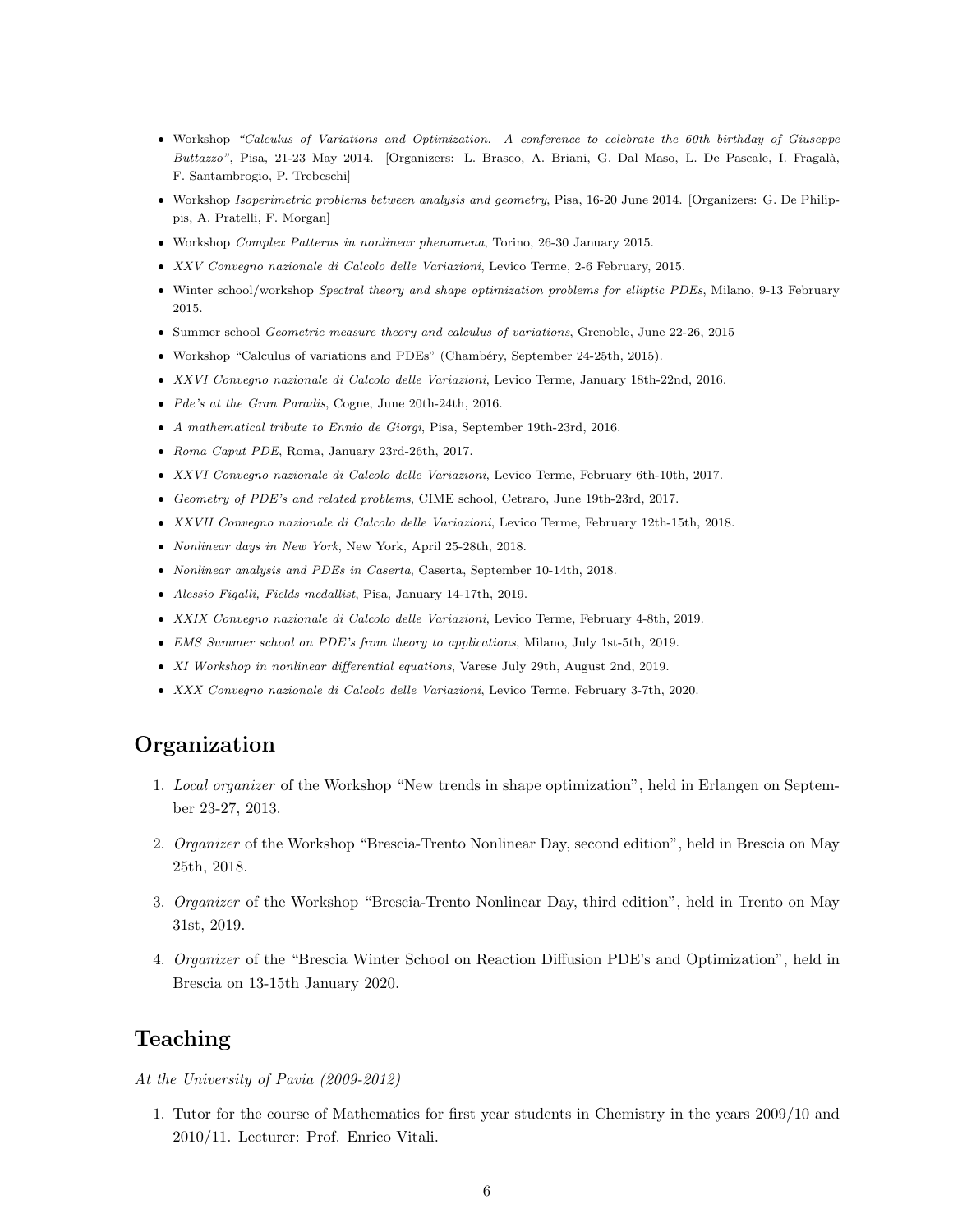- 2. Teaching assistant for the course of Ordinary differential equations in the year 2011/12. Lecturer: Prof. Enrico Vitali.
- 3. Teaching assistant for the course of Sobolev spaces in the year 2011/12. Lecturer: Prof. Aldo Pratelli.
- At the University of Torino (2014-2017)
	- 1. Responsible of the exercise group "Problem solving" (mainly exercises of functional analysis and measure theory) in the year 2014/15 and 2015/16.
	- 2. Tutor for the course of Calculus I, for first year students in Mathematics, in the year 2015/16.
	- 3. Ph.D. course (jointly taught with Eleonora Cinti): "An introduction to geometric measure theory", in the year 2016/17.
- At the Catholic University of Brescia (2017-2020)
	- 1. Master course (jointly taught with Maurizio Paolini) "Mathematical Biology II", in the years 2017/18, 2018/19 and 2019/20.
	- 2. Master course (jointly taught with Marco Degiovanni) "Stochastic processes", in the year 2017/18.
	- 3. Master course "Stochastic processes", in the year 2018/19 and 2019/20.
- At the University of Pavia (2020-ongoing)
	- 1. Master course "Evolution Equations", in the year 2019/2020.
	- 2. Bachelor course for the degree in Bioengineering "Mathematical Analysis 1", in the year 2020/21 and 2021/22.

#### Supervision of students for Master's and Bachelor's degree

I was supervisor (relatore) of the Master thesis of D. Guion (Univ. Cattolica Brescia, 2018/19, mark 110/110),

co-supervisor of the Master thesis of G. D'Onofrio (Univ. Cattolica Brescia, 2018/19, 110/110 cum laude),

co-supervisor of the Master thesis of A. Amanti (Univ. Cattolica Brescia 2019/20, 110/110 cum laude).

#### Spoken languages

Italian (mother tongue); English (fluent); French (good); German (basic).

# Long periods abroad

- 1. From November  $1^{st}$ , 2012 to August  $31^{st}$ , 2014 I was in Erlangen (Germany) as a Ph.D. student.
- 2. From September  $1^{st}$ , 2014 to October  $31^{st}$ , 2014 I was in Chambéry (France) as a guest of Dorin Bucur.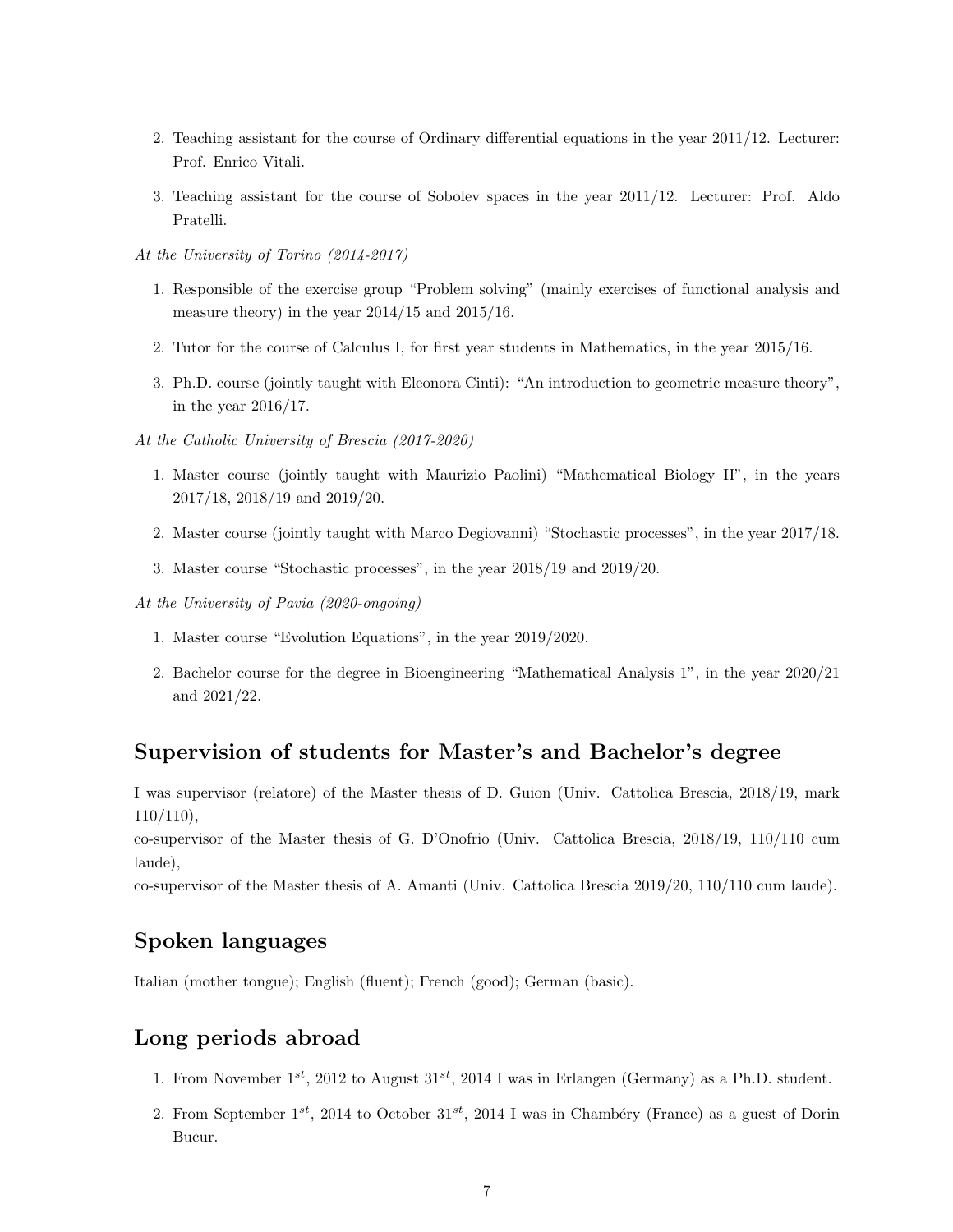#### Computer skills

- 1. Good knowledge both of Windows and Linux (Ubuntu) systems, of the Office package and of LATEX.
- 2. Basic knowledge of the languages "C" and "Matlab".

### Other activities

- 1. Member of the school council of Liceo Scientifico "Filippo Lussana" during the school year 2005/06.
- 2. Representative of PostDocs at the council of the Department of Mathematics in Torino from September 2015 to February 2017.
- 3. Representative of the researchers in the council of the Faculty of Sciences of the Catholic University from January 2019 to March 2020.

### Research publications and preprints

One can find a preprint version of all my publications here: http://cvgmt.sns.it/person/977/.

- M1) D. Mazzoleni, A. Pratelli, *Existence of minimizers for spectral problems*, J. Math. Pures Appl. 100 (3) 433–453 (2013). This paper was awarded the certificate of highly cited research.
- M2) M. Iversen, D. Mazzoleni, *Minimising convex combinations of low eigenvalues*, ESAIM:COCV 20 (2) 442–459 (2014).
- M3) D. Bucur, D. Mazzoleni, A. Pratelli, B. Velichkov, Lipschitz regularity of the eigenfunctions on optimal domains, Arch. Ration. Mech. Anal. 216 (1) 117–151 (2015).
- M4) D. Bucur, D. Mazzoleni, A surgery result for the spectrum of the Dirichlet Laplacian, SIAM J. Math. Anal. 47 (6) 4451–4466 (2015).
- M5) D. Mazzoleni, *Boundedness of minimizers for spectral problems in*  $\mathbb{R}^N$ , Rend. Sem. Mat. Univ. Padova 135 (2016) 207–221.
- M6) D. Mazzoleni, D. Zucco, Convex combinations of low eigenvalues, Fraenkel asymmetries and attainable sets, ESAIM:COCV, 23 (3) (2017) 869–887.
- M7) D. Mazzoleni, S. Terracini, B. Velichkov, Regularity of the optimal sets for some spectral functionals, Geom. Funct. Anal., 27 (2) (2017) 373–426.
- M8) D. Mazzoleni, A. Pratelli, Some estimates on the higher eigenvalues of sets close to the ball, J. Spectral Theory, 9 (4) (2019) 1385–1403.
- M9) D. Mazzoleni, S. Terracini, B. Velichkov, Regularity of the free boundary for the vectorial Bernoulli problem, Analysis & PDE 13 (3) (2020), 741–764.
- M10) D. Mazzoleni, B. Pellacci, G. Verzini, Asymptotic spherical shapes in some spectral optimization problems, J. Math. Pures Appl., 135 (2020) 256–283.